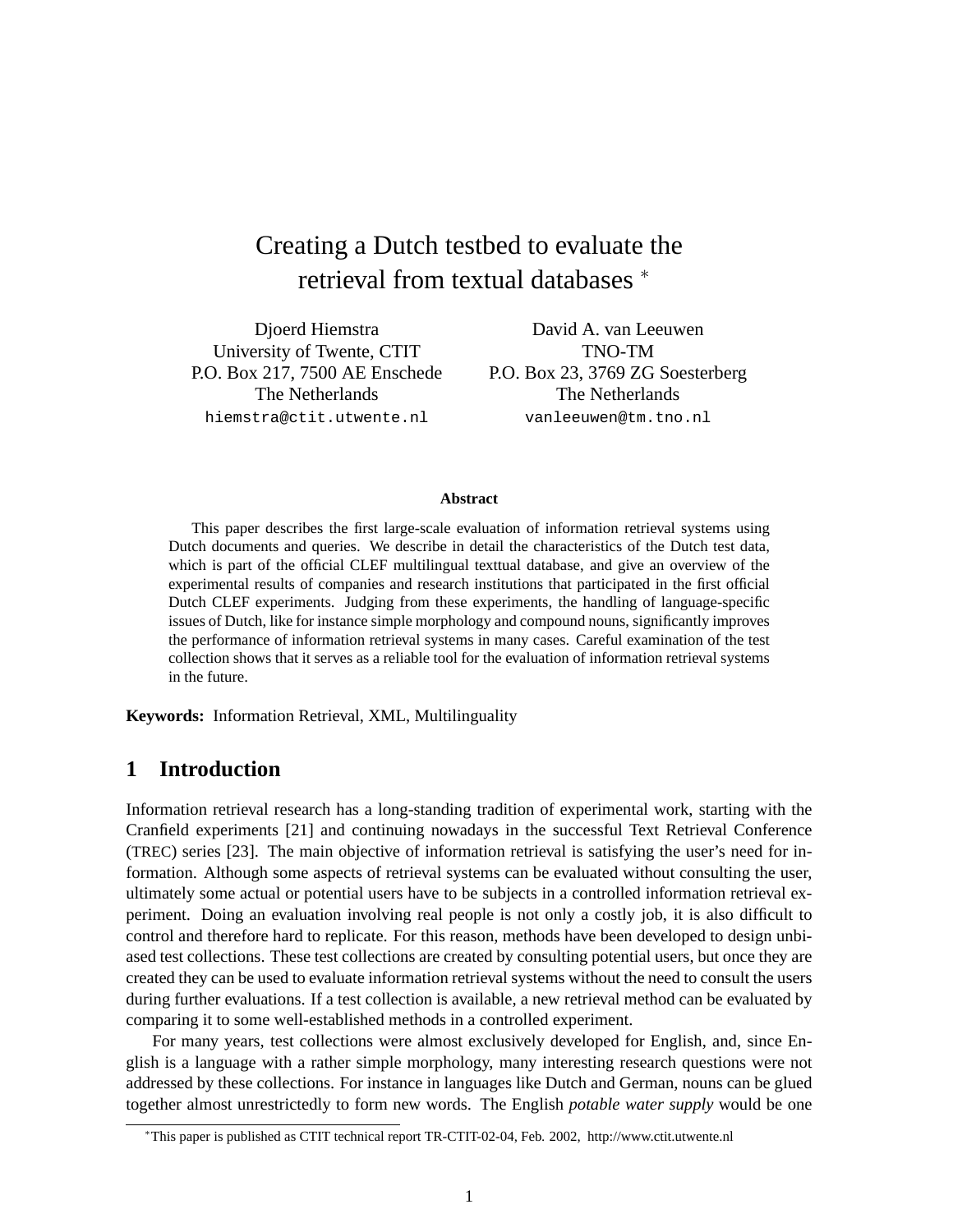compounded word in Dutch: *drinkwatervoorziening*. Furthermore, language-dependent search techniques which were pioneered for English, like for instance stemming algorithms, have been developed today for many of the world's major languages. To support the evaluation of language specific issues of retrieval, test collections are recently being developed for Asian languages within the NTCIR workshops [7] and for European languages within the CLEF workshops [16]. This paper describes the development of a Dutch test collection within the CLEF workshops.

CLEF (Cross-language Evaluation Forum) is a continuation and expansion of the cross-language system evaluation activity that begun in 1997 at the TREC series. Partners in CLEF are Eurospider (Switzerland), National Institute for Informatics (Japan), National Institute for Standards and Technology (USA), IZ Socialwissenschaften Bonn (Germany), IEI-CNR Pisa (Italy), IEEC-UNED Madrid (Spain), University of Hildesheim (Germany), University of Twente (Netherlands). The objectives of CLEF, which are derived from the TREC objectives, are the following.

- To encourage research in multilingual and cross-language information retrieval;
- to increase communication among industry and academia by creating an open forum for the exchange of research ideas;
- to speed the transfer of technology from research laboratories into commercial products by demonstrating substantial improvements in retrieval methodologies on real-world problems;
- to increase the availability of appropriate evaluation techniques for use by industry and academia, including development of new evaluation techniques more applicable to current systems.

The evaluation investigates the performance of systems that search a static set of documents using textual queries (called *topics*, see the next section) that are previously unseen by the system. Participants return the top 1000 documents retrieved for each topic to CLEF for evaluation. The results of one such an experiment for 50 topics is called a *run*. The right answers (called *relevance judgments*, see the next section) are not known to the participants when they produce their the runs. Participants can choose to participate in two separate tasks. The first task is the monolingual task which concentrates on the use of the Dutch language only: Participants use the Dutch topics to search the document collection. In the second task, the cross-language task, the Dutch document collection should be searched using any topic language except Dutch. Cross-language retrieval constitute a first step towards searching multilingual collections, e.g. searching a mixed collection of Dutch and French documents by either a Dutch or a French query. The system should perform some kind of automatic translation to support this kind of functionality.

The participating organisations for this first Dutch evaluation include many of the major Dutch national text retrieval software companies and information retrieval research groups. Participating organisations were Eidetica (Netherlands), Hummingbird (Canada), Johns Hopkins University (USA), Medialab (Netherlands), Oce Technologies (Netherlands), TNO-TPD (Netherlands), Thomson Legal ´ and Regulatory (USA), University of Amsterdam (Netherlands), University of Glasgow (UK), and University of Twente (Netherlands).

This paper serves as an overview of the Dutch retrieval experiments described in detail in the CLEF workshop proceedings [16]. The paper is organised as follows. Section 2 describes the development of the retrieval test data in detail. Section 3 describes the measures that were used for system evaluation. An overview of the results is given in Section 4. The reliability of the results and the quality of the test data for future use is evaluated in Section 5. Finally, Section 6 presents some general lessons learned from this first Dutch evaluation.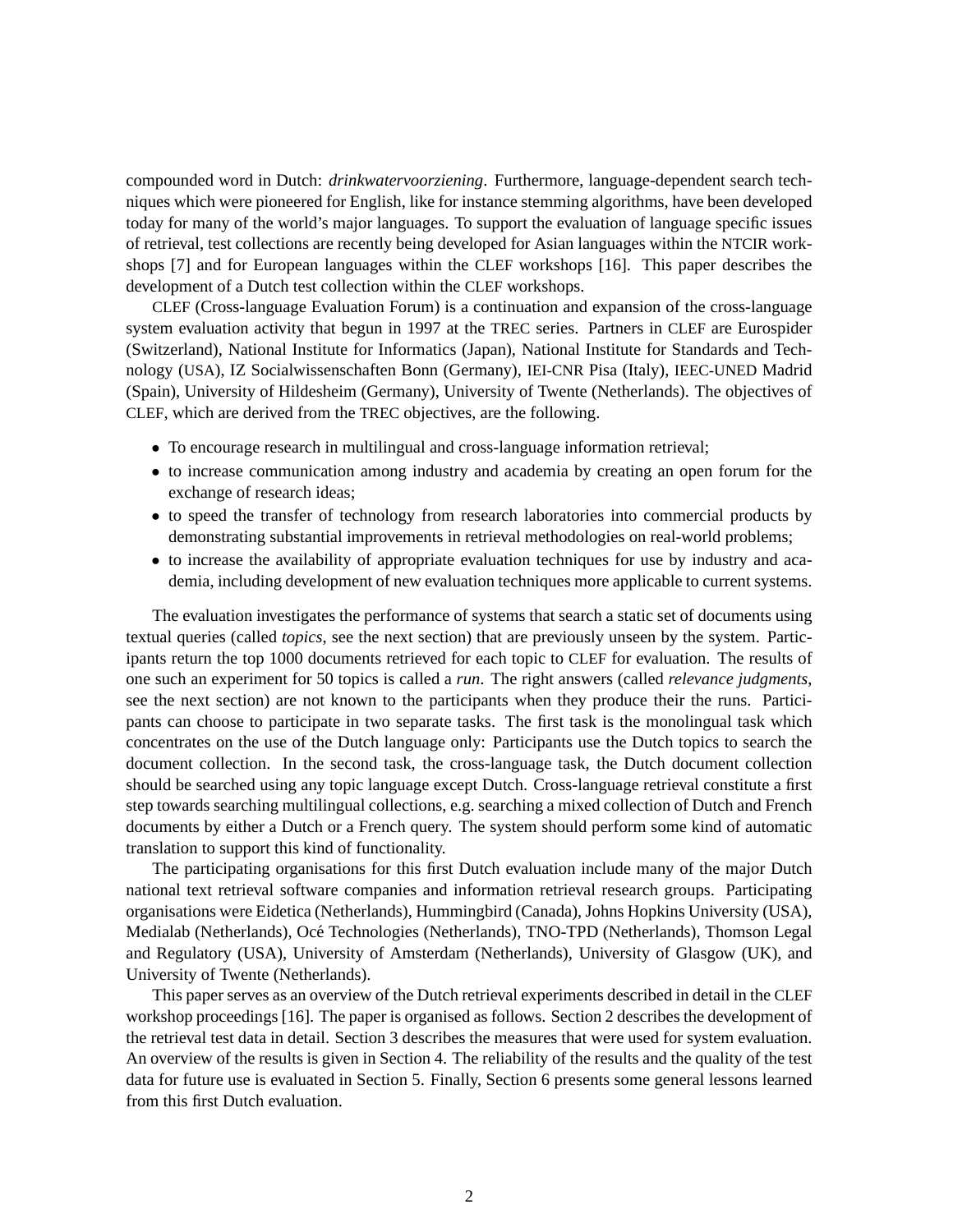# **2 The test data**

An information retrieval test collection has three main ingredients: the *documents*, the textual descriptions of the user's requests for information called *topics*, and the right answers called *relevance judgements*.

### **2.1 The documents**

The documents were kindly provided by PCM Landelijke Dagbladen / Het Parool. They represent a sampling of articles published by the NRC Handelsblad en the Algemeen Dagblad in 1994 and 1995. An example document from the data is shown in Figure 1.

```
200<sub>2</sub><DOCNO>NH19940103-0019</DOCNO>
<HEAD>
<SEC>Binnenland</SEC>
<DAT>19940103</DAT>
<COP>NRC Handelsblad</COP>
</HEAD>
<BODY>
<TI><P>Amsterdam eert Pa Sem met medaille</P></TI>
<LE><P>AMSTERDAM, 3 JAN. J.W. Sijmor, in de Bijlmermeer beter bekend als Pa Sem, heeft
op nieuwjaarsdag uit handen van burgemeester Van Thijn de zilveren eremedaille van de
stad Amsterdam ontvangen.</P></LE>
<TE><P>Pa Sem kreeg het ereteken omdat hij na het neerstorten van een El Al Boeing op
4 oktober 1992 met gevaar voor eigen leven een jongetje redde uit een brandende flat.
Voor de ramp dreef hij een café in de getroffen flat Groeneveen en vervulde hij een
belangrijke rol bij het opvangen van kinderen die in de Bijlmer op straat zwerven. De
eremedaille wordt bij Koninklijk Besluit toegekend aan mensen die zich hebben
onderscheiden door moed, beleid en zelfopoffering.</P></TE>
</BODY>
<INFO>
<PER>Sem, alias Pa</PER>
<PER>Sijmor, J.w.</PER>
<HTR>Onderscheidingen; Algemeen</HTR>
</INFO>
</DOC>
```
Figure 1: An example document

The format of the data uses a labeled bracketing, expressed in the style of SGML (Standard Generalised Markup Language)<sup>1</sup>. The SGML mark-up identifies textual information, like title, leader and text, and bibliographical information like date of publication, newspaper section, and manually assigned keywords. Only the textual information should be used for the official tasks, but bibliographic information is available for later experimentation. An SGML DTD (Document Type Definition) is provided for easy processing of the data.

The Dutch data is part of the multilingual CLEF collection which contains national newspaper and newswire data in English, French, German, Italian and Spanish of the same time period as the Dutch data. Table 1 shows some basic document statistics of the CLEF collection.

<sup>1</sup> SGML is a precursor of XML. The markup does not use any SGML features that are no longer supported in XML.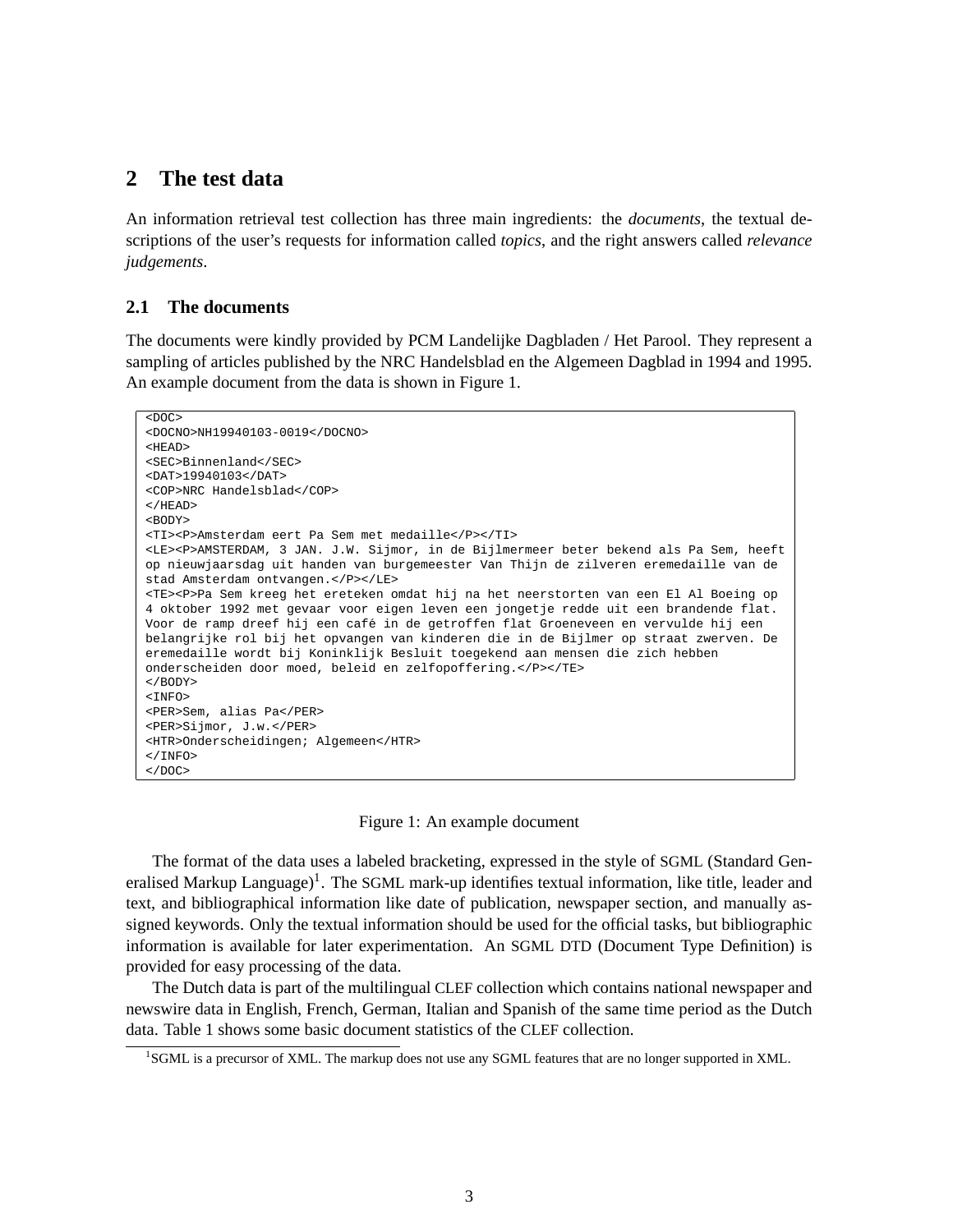| Language | Source                             | Size (Mb) | Nr. of records |
|----------|------------------------------------|-----------|----------------|
| Dutch    | Algemeen Dagblad                   | 241       | 106,483        |
|          | NRC Handelsblad                    | 299       | 84.121         |
| English  | Los Angeles Times                  | 425       | 110,250        |
| French   | Le Monde                           | 157       | 44,013         |
|          | Agence Télégraphique Suisse (SDA)  | 86        | 43.178         |
| German   | Der Spiegel                        | 63        | 13,853         |
|          | Frankfurter Rundschau              | 320       | 139,715        |
|          | Schweizerische Depeschenagentur    | 144       | 71.803         |
| Italian  | La Stampa                          | 193       | 58,051         |
|          | Agenzia Telegrafica Svizzera (SDA) | 85        | 50,527         |
| Spanish  | La Agencia EFE                     | 509       | 215,738        |
|          | Total:                             | 2.522     | 937.732        |

|  |  |  | Table 1: The CLEF multilingual textual database |  |  |
|--|--|--|-------------------------------------------------|--|--|
|--|--|--|-------------------------------------------------|--|--|

#### **2.2 The topics**

The second ingredient of our test collection consists of natural language statements of the user's need for information. In CLEF, these statements are called *topics*. The topics consist of three parts: the description, the title and the narrative. The description is a natural language statement of the information the user is looking for, typically one sentence. The title consist of the two or three most important words of the description, which comes close to queries as they are actually entered in a real system. The narrative gives a precise definition of the information a document should (or should not) contain in order to be judged as relevant. Figure 2 shows an example topic.

```
<top>
<num> C041 </num>
<NL-title> Pesticide in babyvoeding </NL-title>
<NL-desc> Zoek naar documenten over pesticide in babyvoeding.
</NL-desc>
<NL-narr> Deze documenten geven informatie over ontdekkingen van
pesticide in babyvoeding. Het gaat hierbij om producenten, merken
en supermarkten die verontreinigde voeding hebben aangeboden. De
informatie gaat ook over de maatregelen die tegen de
verontreiniging van babyvoeding met pesticide zijn genomen.
</NL-narr>
</top>
```
#### Figure 2: An example topic

Why is CLEF not simply providing the queries? Information retrieval systems might differ considerably in the type of queries they support. Some systems might support complex query languages including the use of e.g. Boolean operators, the explicit marking of mandatory terms, or the explicit marking of phrases. CLEF tries to abstract away as much as possible from the actual functionality that is supported by the systems. Participants are free to use any method to construct the queries from the topics. Two approaches are distinguished: automatic and manual. Automatic queries simply use the words from the title or from the description (or both), but might also automatically reformulate queries based on the documents retrieved initially to perform a second search. Manual queries are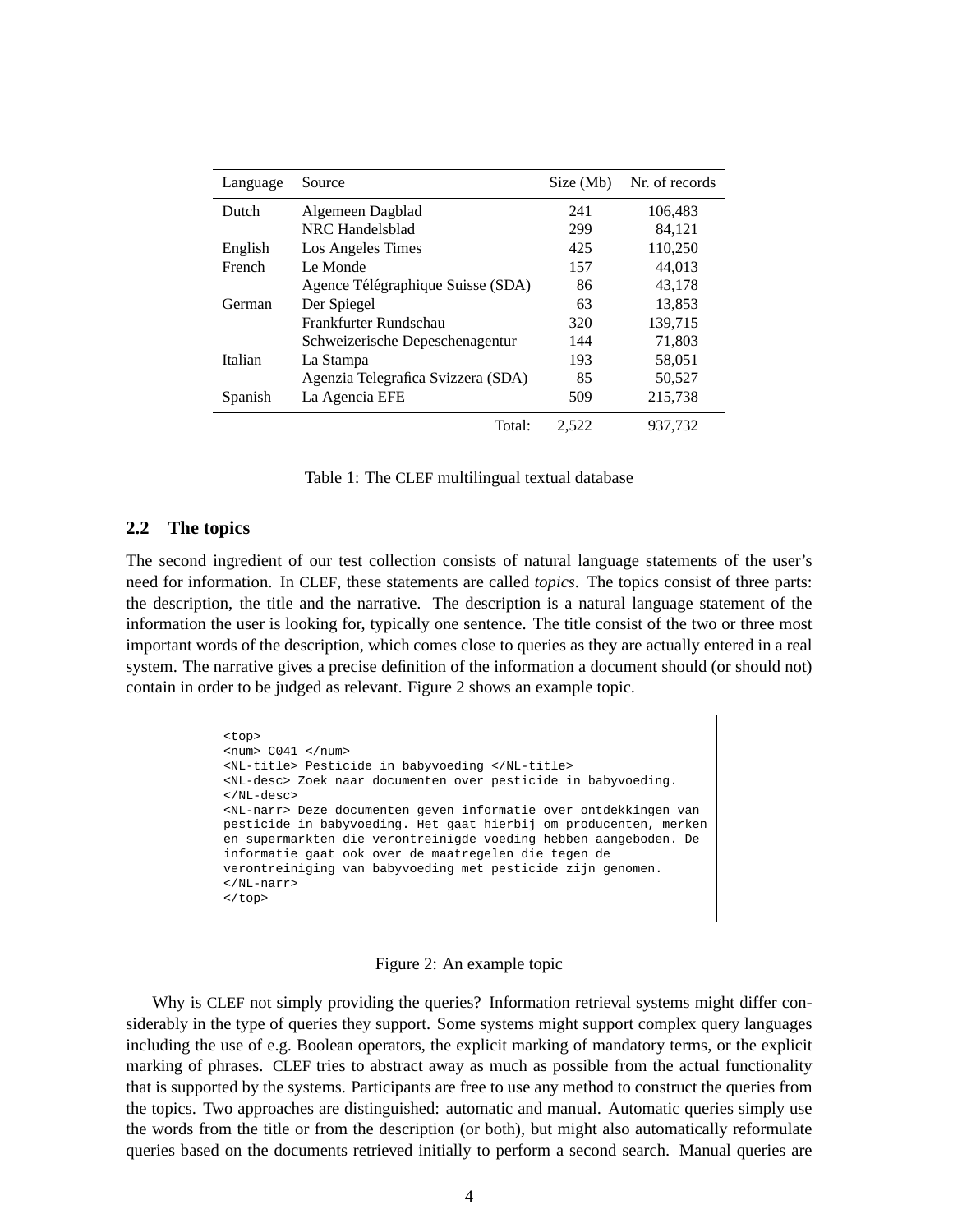those that require any form of human effort for construction. Because of the human effort involved in manual experiments, care should be taken when comparing them with automatic experiments.

A total of 50 topics were created for the evaluation. For each of the document languages of the CLEF collection between 5 and 8 topics were created. These topics were then translated from the source language to each of the six document languages.

#### **2.3 The relevance judgements**

The relevance judgements are of key importance to the test data. Relevance judgements are done by potential users (called *assessors* or *judges*) in a carefully controlled experiment. "Relevance" is not a particularly well-defined term [12, 18]. There are many aspects to relevance that are problematic for the evaluation of retrieval systems. To name a few, relevance of a document may be:

- **judged on a scale** a document might for instance be not useful, somewhat useful, fairly useful, very useful and totally useful to a user;
- **dependent on time** a document that is useful to the user today, might no longer be useful to the user later on;
- **dependent on other retrieved documents** a user that walks down a ranked list might for instance find a document further down the list not useful, because it covers the exact same information as the top ranked document, whereas it would have been useful if the top ranked document was not retrieved;
- **multifaceted** the usefulness of a document might be determined by topicality, credibility, specificity, exhaustiveness, accuracy, recency, clarity, etc.

For test collections and for the calculation of precision and recall (see Section 3) it is standard practice to assume that relevance is a dichotomous decision, either yes (the document is relevant) or no (the document is not relevant). Furthermore, the relevance of one document should not be influenced by the relevance of another document, that is, a document is still relevant even if it is the thirtieth document with the same information. The judges were instructed to do their judgements based on these assumptions. They followed the working definition that a document is relevant if it would be useful for writing a report on the subject of the topic.

For early test collections, relevance judgements were done for each document in the database. This however is, given the size of the Dutch database, impossible. If we assume that each document could be judged in 30 seconds, it would take over 1500 hours to judge the entire Dutch document collection for only one topic. Relevance judgements were therefore done on a sample of the document collection following the so-called pooling method [19]. A document pool is created by taking the top  $n$  documents retrieved of each system, removing the duplicates. Only the documents in the pool are judged. Judges do not know which system retrieved a document, nor do they know the rank the system(s) retrieved a document. The pool depth was set to  $n = 60$ , based on experimental work by Zobel [25]. The completeness of the pool and the quality of the judgements are evaluated in Section 5.

# **3 Evaluation**

An important element of CLEF is to provide a common approach to evaluate system performance. In this section, we describe a number of standard evaluation measures which are based on precision and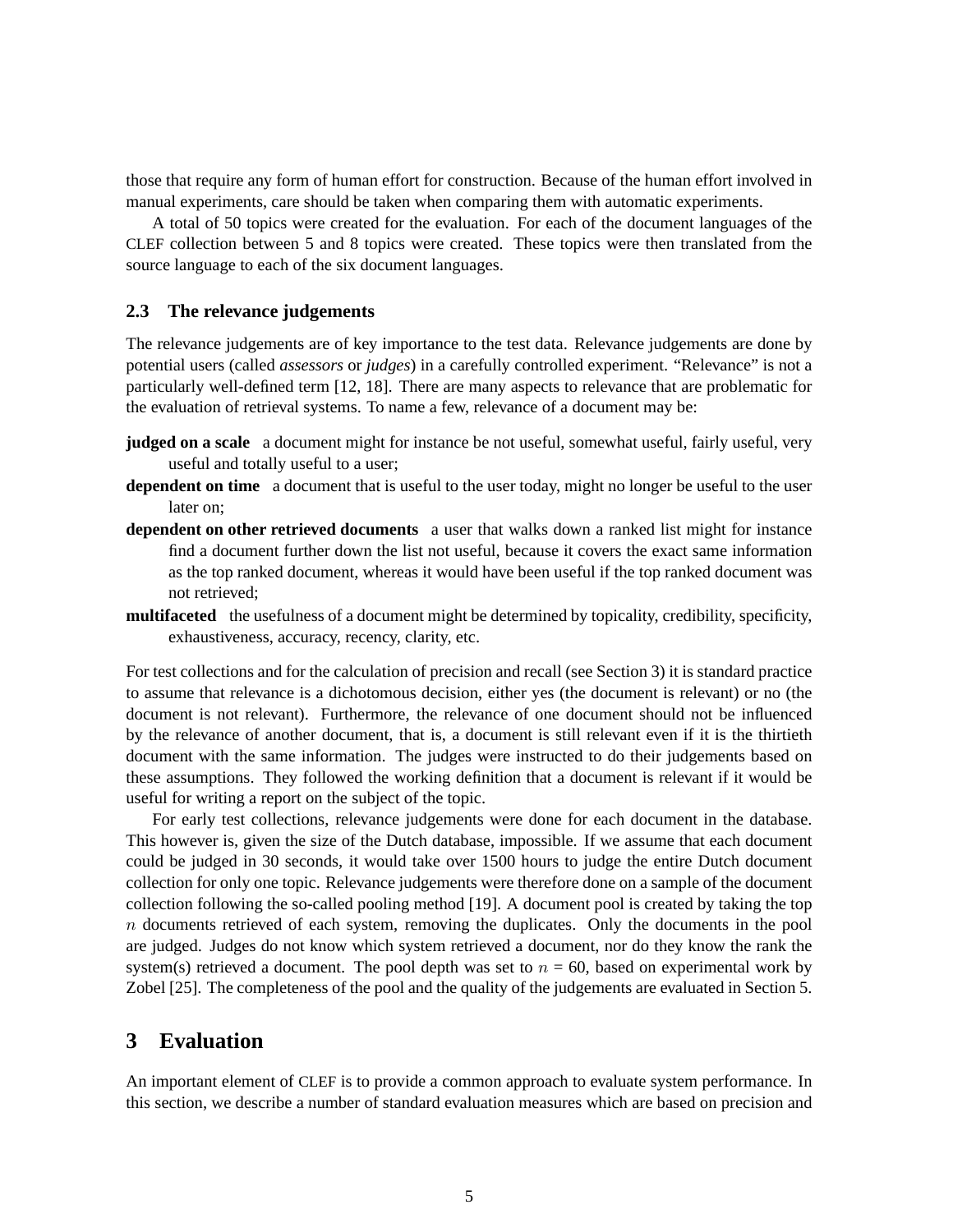recall. Precision is defined by the fraction of the retrieved documents that is actually relevant. Recall is defined by the fraction of the relevant documents that is actually retrieved.

precision = 
$$
\frac{r}{n}
$$
 *r* : number of relevant documents retrieved  
\n*n* : number of documents retrieved  
\nrecall =  $\frac{r}{R}$  *R* : total number of relevant documents

Precision and recall are only applicable to sets of retrieved documents. For the evaluation of ranked retrieval systems, precision and recall have to be averaged somehow over the ranked lists. The idea here is to calculate a number of evaluation measures for different types of users. At one end of the spectrum is the user that is satisfied with any relevant document, for instance a user that searches a web page on last nights football results. At the other end of the spectrum is the user that is only satisfied with most or all of the relevant documents, for instance a lawyer searching for jurisprudence. In CLEF three different evaluation measures are used: precision at fixed levels of recall, precision at fixed points in the ranked list and the average precision over the ranks of relevant documents. A tool for calculating these measures is publicly available from the Smart system [17].

### **3.1 Precision at fixed recall levels**

For this evaluation a number of fixed recall levels are chosen, e.g. 10 levels:  $\{0.1, 0.2, \dots, 1.0\}$ . The levels correspond to users that are satisfied if they find respectively 10 %, 20 %, $\cdots$ , 100 % of the relevant documents. For each of these levels the corresponding precision is determined by averaging the precision on that level over the topics.

In practice, the levels of recall do not always correspond with natural recall levels. For instance, if the total number of relevant documents R is 3, then the natural recall levels are 0.33, 0.67 and 1.0. Other recall levels are determined by using interpolation. The interpolation method used determines the precision at recall level  $l$  by the maximum precision at all points larger than  $l$ . For example, if the three relevant documents were retrieved at rank 4, 9 and 20, then the precision at recall points  $0.0, \dots, 0.3$  is 0.25, at 0.4, 0.5 and 0.6 the precision is 0.22 and at  $0.7, \dots, 1.0$  the precision is 0.15 [4]. Interpolation might also be used to determine the precision at recall 0.0, resulting in a total of 11 recall levels. Average precision at 11 points of recall is visualised in the recall-precision graphs of Figure 3 and Figure 4 in the next section.

#### **3.2 Precision at fixed points in the ranked list**

Recall is not necessarily a good measure of user equivalence, for instance if one query has 20 relevant documents while another has 200. A recall of 50 % would be a reasonable goal in the first case, but unmanageable for most users in the second case [6]. A more user oriented method would simply choose a number of fixed points in the ranked list, for instance 9 points at: 5, 10, 15, 20, 30, 100, 200, 500 and 1000 documents retrieved. These points correspond with users that are willing to read 5, 10, 15, etc. documents of a search. For each of these points in the ranked list, the precision is determined by averaging the precision on that level over the topics. Similarly, the average recall might be computed for each the points in the ranked list.

A potential problem with these measures however is that, although precision and recall theoretically range between 0 and 1, they are often restricted to a small fraction of the range for many cut-off points. For instance, if the total number of relevant documents  $R = 3$ , then the precision at 10 will be 0.3 at maximum. One point of special interest from this perspective is the precision at  $R$  documents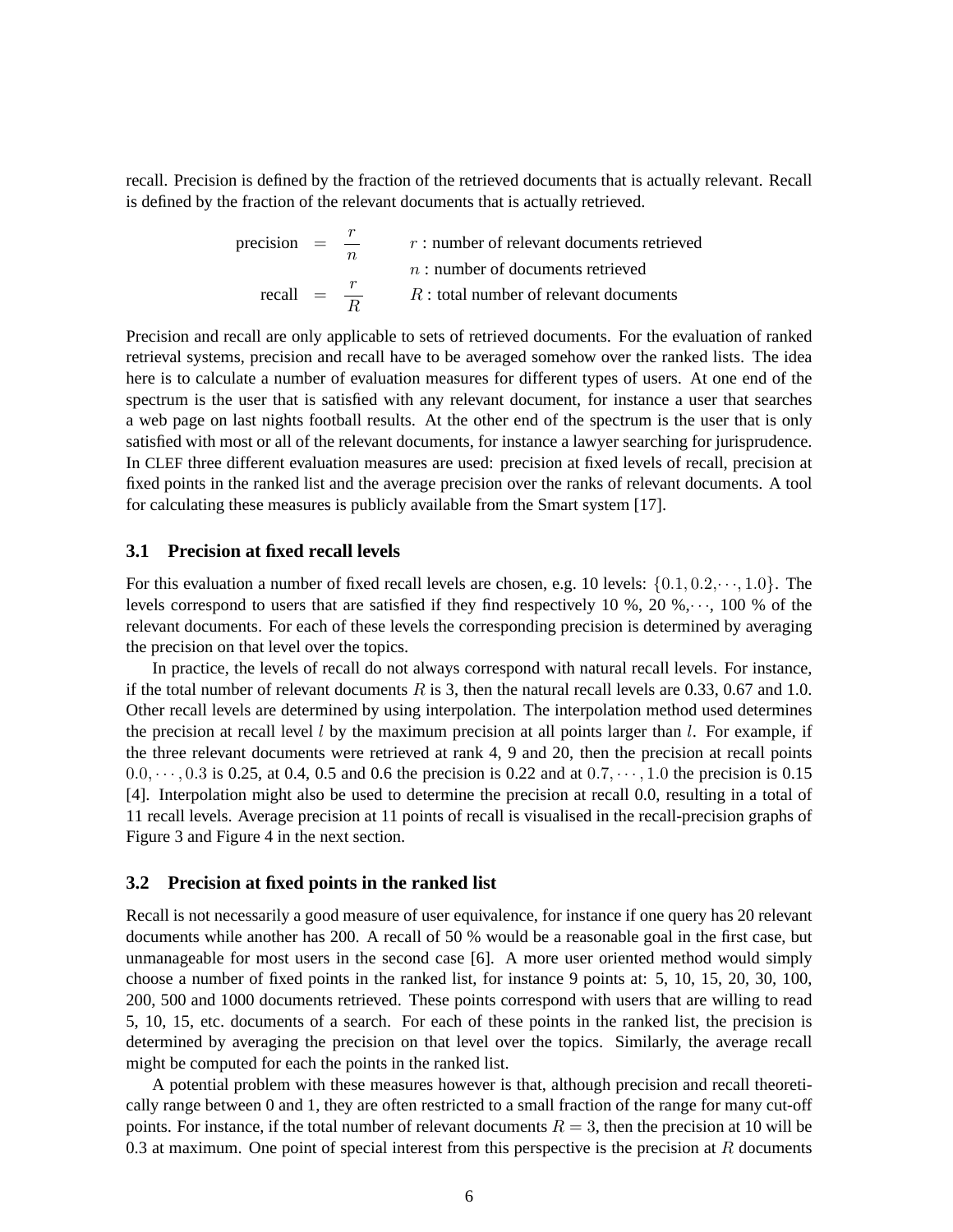retrieved. At this point the average precision and average recall do range between 0 and 1. Furthermore, precision and recall are by definition equal at this point. The R-precision value is the precision at each (different)  $R$  averaged over the topics [4].

#### **3.3 Average precision over ranks of relevant documents**

The mean average precision measure is a single value that is determined for each topic and then averaged over the topics. The measure corresponds with a user that walks down a ranked list of documents who will only stop after he / she has found a certain number of relevant documents. The measure is the average of the precision calculated at the rank of each relevant document retrieved. Relevant documents that are not retrieved are assigned a precision value of zero. For the example above where the three relevant documents are retrieved at ranks 4, 9 and 20, the average precision would be computed as  $(0.25 + 0.22 + 0.15)/3 = 0.21$ . This measure has the advantages that it does not need the interpolation method and that it uses the full range between 0 and 1 [4]. The mean average precision measure is used in the analyses of Section 5.

#### **3.4 Other performance issues**

Although the CLEF series mainly focus on retrieval effectiveness in terms of precision and recall, participating organisations are encouraged to experiment with other performance issues. Participants of CLEF may try to optimise their systems for instance for memory requirements, query response time, and indexing speed. A special task was designed this year for interactive user experiments [15].

# **4 Results**

This section gives a brief overview of the official evaluation results. Participants could choose to participate in the monolingual task or in the cross-language task.

#### **4.1 Monolingual results**

The first task is the monolingual task which concentrates on the use of the Dutch language only: Participants use the Dutch topics to search the document collection. Many of the experiments conducted in this task were designed to test how the system handles Dutch morphological normalisation and compounds. With the exception of Johns Hopkins University, who used an index based on letter 6-grams, all systems used some language-specific software designed to handle Dutch texts. Figure 3 summarises the best recall-precision averages of the participating systems. A brief description of the experiments is given below.

- **AmsNlM** The University of Amsterdam (Monz and De Rijke [14]) used their FlexIR system. The focus of their experiments was on the effects of morphological analyses such as stemming and compound splitting on retrieval effectiveness. They found as much as 55 % improvement in average precision. Similar, but less spectacular, results were found if title only queries were used. Ranking is based on the Smart Lnu.ltc weighting algorithm.
- **aplmon1a** Johns Hopkins University Applied Physics Lab (McNamee and Mayfield [11]) combined a regular word-based index with an  $n$ -gram-based index. For the index based on  $n$ -grams, they used combinations of  $n = 6$  characters, so the phrase "prime minister" contains the 6-grams  $Lprime$ ,  $primeL$ ,  $rimeL$ m, ..., nister, ister $L$ . The use of overlapping character n-grams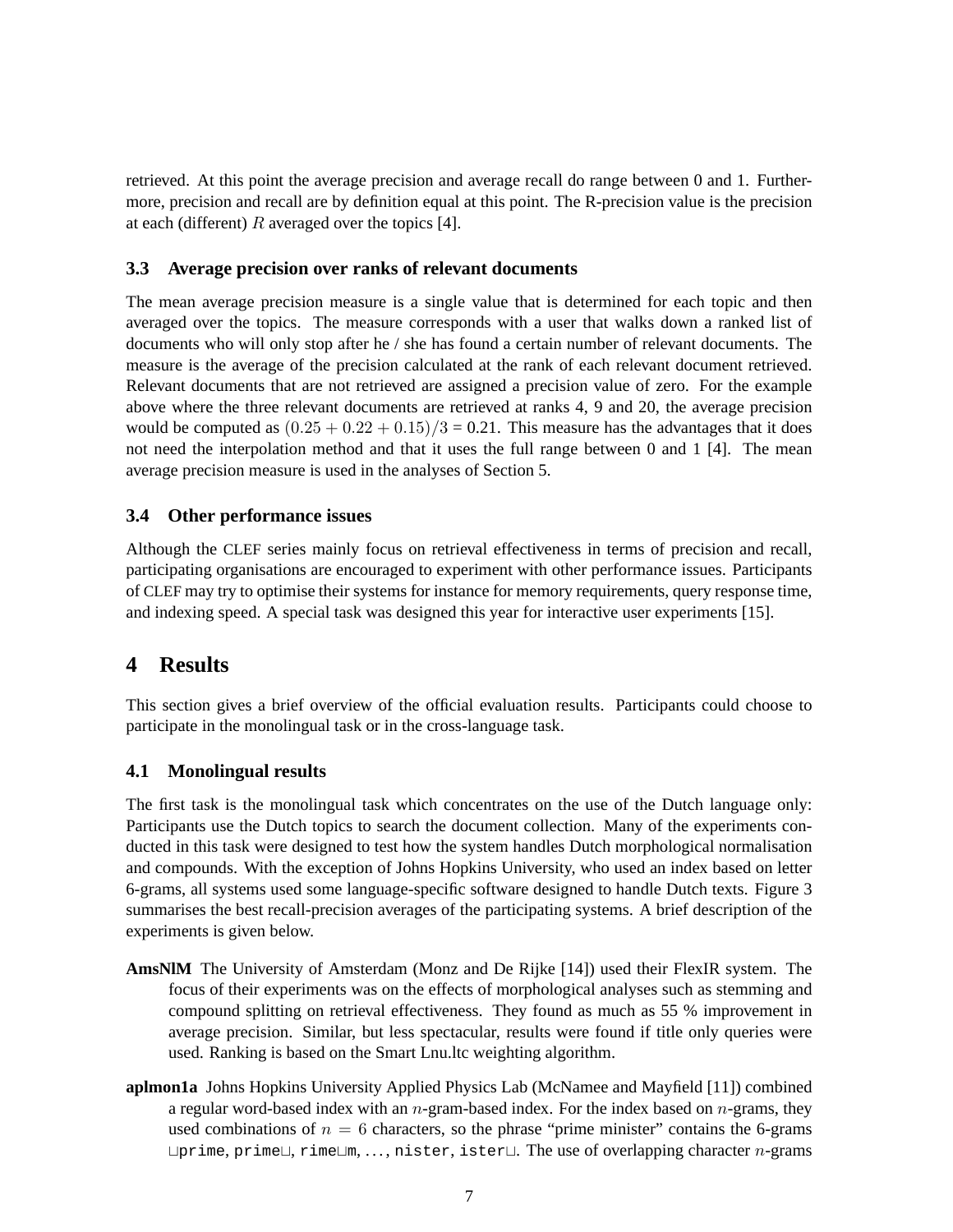

Figure 3: Recall-precision graphs for the best monolingual experiments

provides a surrogate form of morphological normalisation. For instance, the  $n$ -gram minist could have been generated from "minister", "ministers", "ministerial", "ministry", etc. The ranking function is based on the use of statistical language models. In an interesting new relevance weighting approach, query term-specific relevance weights were computed by a measure called 'residual inverse document frequency'.

- **EidNL2001B** Eidetica (Frizzarin and Groenink [3]) has run six minimalistic tests with its t-repository indexer, doing as little tuning as possible. The indexer performs compound splitting and various types of term extraction based on context-free tagging of words, including proper name recognition. Extracted terms have a length of between 1 and 4 words (or parts of words in the case of compounds).
- **humNL01** Hummingbird Ltd. (Tomlinson [20]) used their Fulcrum SearchServer. The system uses lexicon-based language processing to stem each distinct word to one or stems. Compound words like e.g. "babyvoeding" produce multiple stems "baby" and "voeding". The ranking function combines term frequency and inverse document frequency in a manner that is similar to the Okapi BM25 approach and the Smart Lnu.ltu approach.
- **medialab** Medialab B.V. (Van der Weerd and Blom [24]) used their standard retrieval engine without any modifications. The system uses a built-in Dutch stemmer, which is based on the Porter stemmer. Compounds are handled at query time by expanding queries with compounds, for instance "roos" is expanded to "klaproos".
- **oce2** Océ Technologies B.V. (Klok, Driessen, and Brunner [8]) designed a new method for relevance computation based on six heuristics that are quite common in information retrieval, but are seldomly combined into one consistent system. The ranking function uses heuristics based on term frequency, on terms occurring in document fields, on phrases, and on the completeness of the query. The completeness of the query requires that some terms have to present in the document, whereas others are 'interchangeable'. All information is combined in highly structured queries, consisting of several levels of subqueries.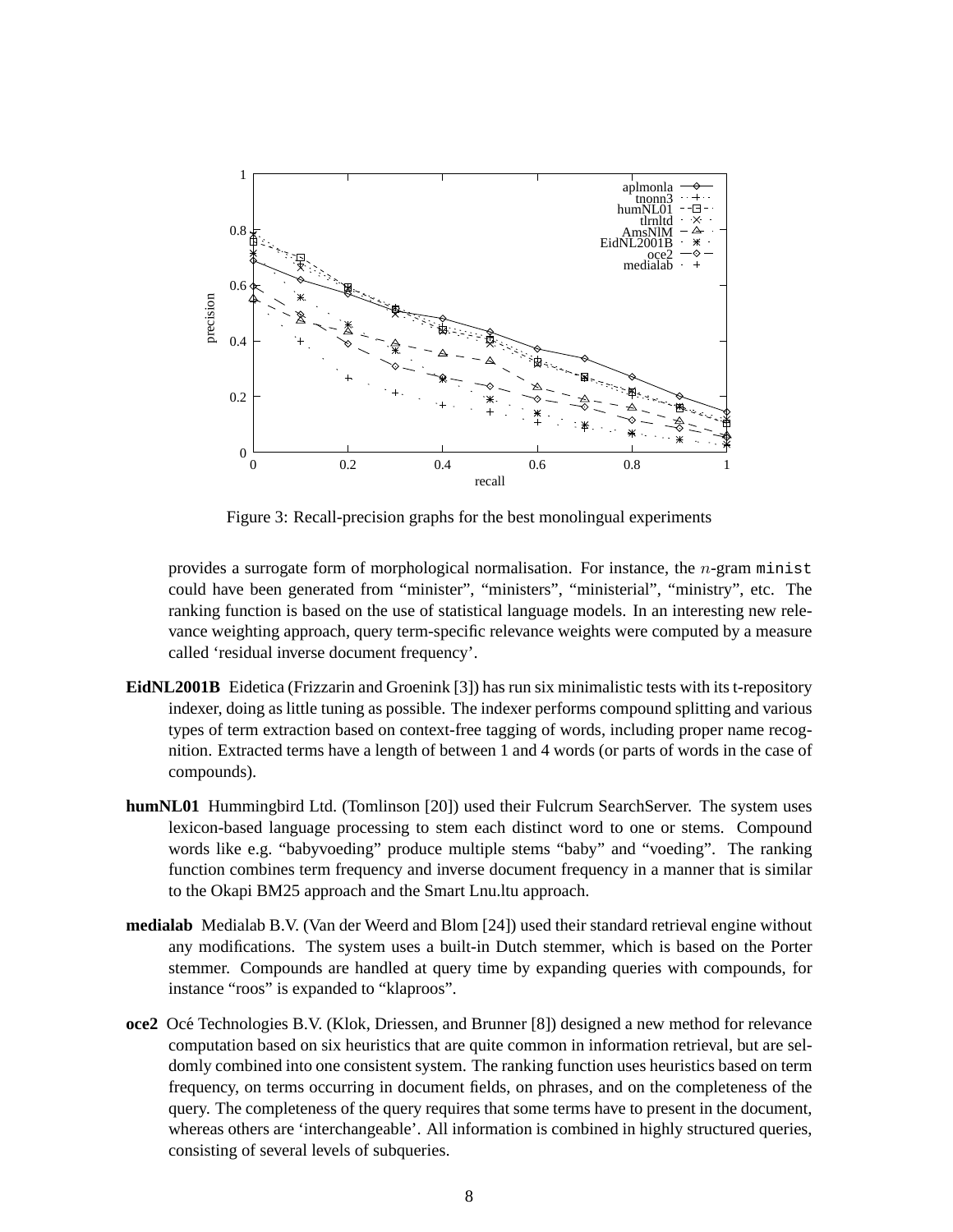- **tnonn3** TNO-TPD (Kraaij [9]) compared several approaches to handle lexical variations: fuzzy lookup, Porter stemming and dictionary-based lemmatisation, including some minor experiments with case sensitivity and fuzzy expansion. Dictionary-based lemmatisation, which also splits compounds, performs noticeably better than the stemming approach. The ranking function is based on statistical language models.
- **tlrnltd** Thomson Legal and Regulatory (Molina-Salgado, Moulinier, Knutson, Lund, and Sekhon [13]) used their WIN system which is based on the inference network model. The system uses a morphological analyser and part-of-speech tagger to detect compounds and noun phrases, which are then represented as structured queries at search time. The ranking function, which uses standard *tf.idf* for computing term weights, finds the best dynamic portion in a document and combines the score of the best portion with the score of the whole document.

### **4.2 Cross-language results**

In the second task, the cross-language task, the Dutch document collection is searched using any topic language except Dutch. The participants of this task mainly experimented with different resources for the automatic translation English queries to Dutch. Resources used were bilingual word lists, lexical databases and parallel (bilingual) corpora from which translation are extracted automatically. Figure 4 summarises the best recall-precision averages of the participating systems. A brief description of the experiments is given in the remainder of this section.



Figure 4: Recall-precision graphs for the best cross-language experiments

- **aplbiennl** Johns Hopkins University Applied Physics Lab (McNamee and Mayfield [11]) compared several approach to query translation: publicly available bilingual wordlists, bilingual wordlists automatically extracted a Dutch-English parallel corpus, and untranslated queries. The last is likely to succeed when languages share root words, because of the 6-gram approach (see previous section). The ranking function is based on the use of statistical language models.
- **glaen1** University of Glasgow (Adriani [1]) combined a publicly available bilingual word list with translations extracted from a Dutch-English parallel corpus. The corpus translations perform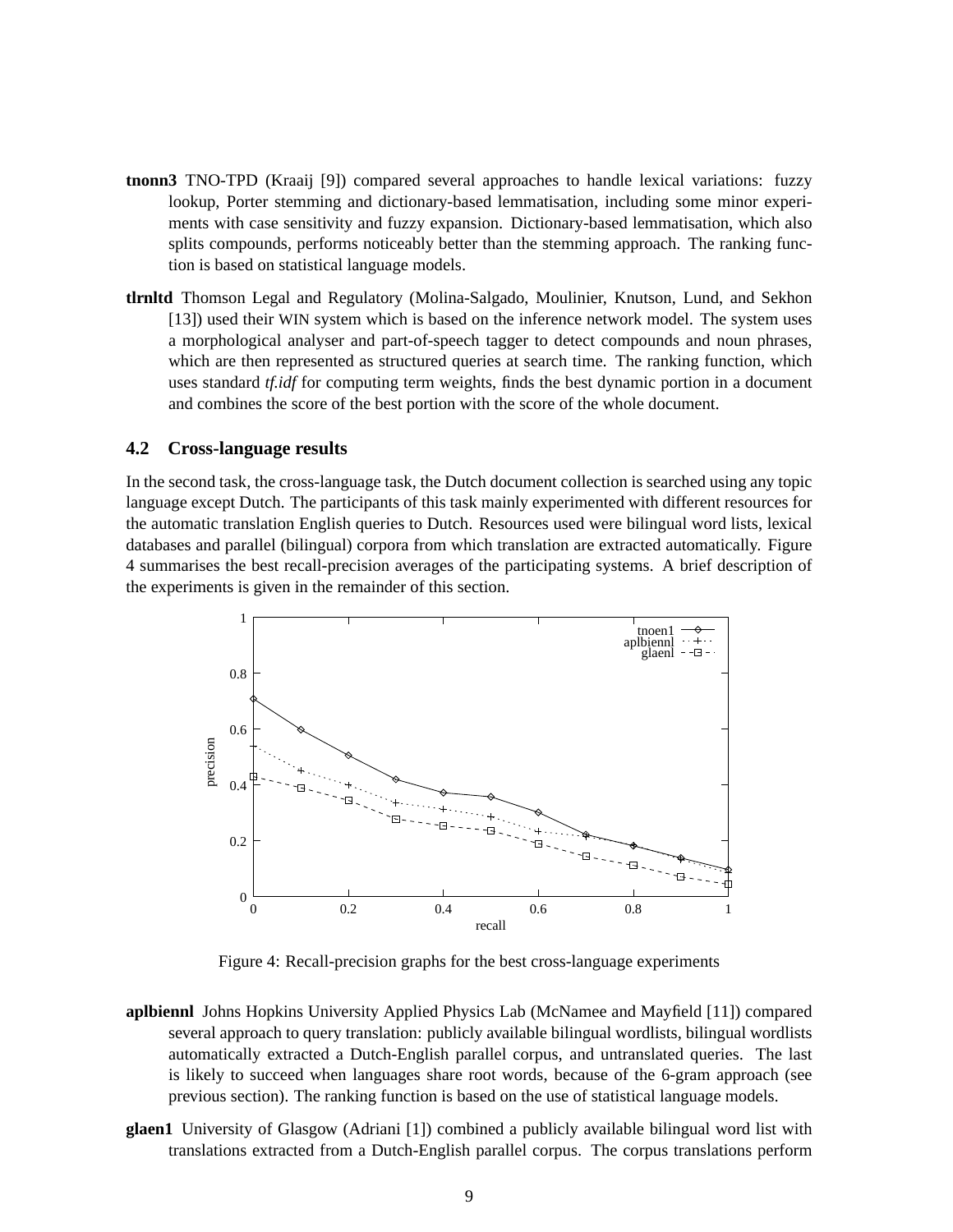much worse than the translations from the word list. Translated queries are further expanded by assuming that top few documents retrieved are relevant to the query. Ranking is based on a standard *tf.idf* formula.

**tnoen1** TNO-TPD (Kraaij [9]) compared three translation resources for query translation: a commercial machine translation system, a commercial lexical database, and parallel corpora. Surprisingly, the corpus translations perform at the level of the commercial products. Ranking is based on a statistical language model for cross-language retrieval that combines statistical translation with retrieval. The system is able to process structured queries in which possible translations of a source language are grouped and weighted according to their translation probability.

# **5 Quality of the testbed**

The results reported here, as well as the usefulness of the Dutch test collection for future experiments, depend heavily on the quality of the relevance judgements. We investigated two main concerns: the consistency of the judgements and the completeness of the judgements. Consistency addresses the following question: Do the results of the experiments critically depend on the particular choice of human judges, that is, would we have gotten different results if we had a different group of judges? Completeness addresses the question: Do the results of the experiments critically depend on the particular choice of documents that were selected in the pool (see Section 2.3), that is, would we have gotten very different results if we had a different group of participating systems? This section shows that both the consistency and the completeness of the relevance judgements are as good as those of the TREC collections.

## **5.1 Consistency of the judgements**

For the Dutch collection, 10 different judges were used, so the judgements are not particularly dependent on the choices of one particular judge. However, relevance judgements are inherently subjective: They are known to differ across judges, and even to differ for the same judge at different times. Some researchers therefore question if one can draw valid conclusions from experimental work using test collections [5]. A pragmatic reply to this critisism is that system improvements developed on test collections do prove to be beneficial in operational settings. Experimentation using test collections is, and has been for many years, *the* way to conduct information retrieval research.<sup>2</sup> A second reply to critisism on test collections is that a number of studies show that comparative performance of two retrieval strategies is stable when evaluated using two or more independent sets of judgements by different judges. Lesk and Salton [10] and Voorhees [22] used assessments by two or more independent judges. They showed that the relative performance of two systems did not change significantly if a different set of judgements was used.

To have some idea of the consistency of our judges, we created an independent set of judgements for a small sample of 10 topics of the total set of 50 topics. Lesk and Salton [10] introduced the *overlap* of the relevant document sets to quantify the amount of agreement among differents sets of relevance assessments. Overlap is defined as the size of the intersection of the relevant documents sets divided by the size of the union of the relevant documents sets. Recent computations of the overlap of different sets of relevance assessments for one of the TREC collections resulted in overlaps of between

<sup>2</sup>About 80 % of the SIGIR 2001 conference publications [2] use test collections for experimentation.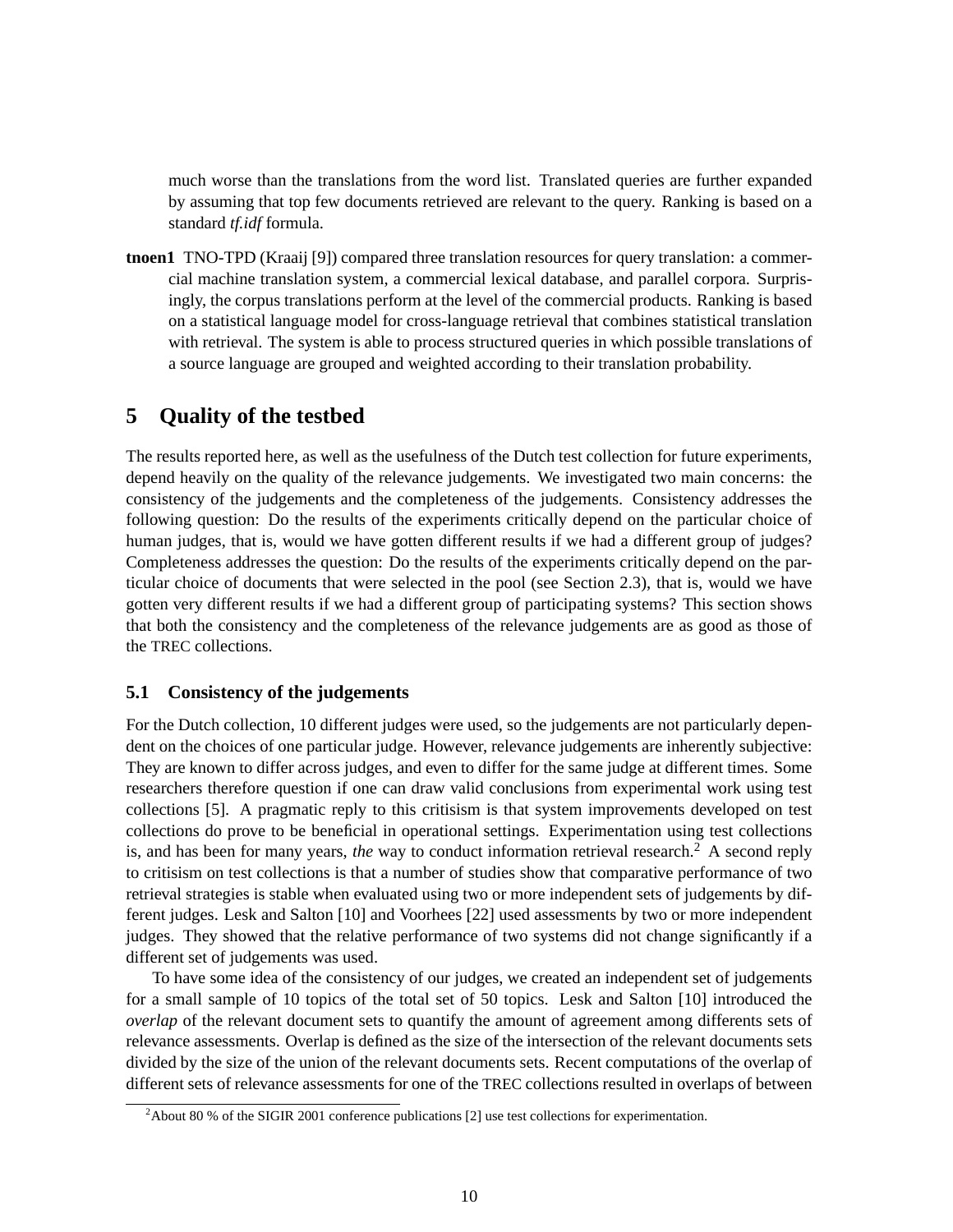0.421 and 0.494 [22]. On our small sample, the overlap is  $0.465<sup>3</sup>$ . This indicates that the consistency of our judges is as good as the consistency of the judges of the reported TREC collection.

#### **5.2 Completeness of the judgements**

The completeness of the judgements addresses the reliability of the official CLEF experiments, but also the reliability of the test collection for future experiments. As said, the test collection should be a reliable tool for future use as well. It is very likely that future experiments will retrieve some documents in the top for which no relevance judgements are available because none of the official CLEF systems retrieved them. So, what if my run is not judged?

To have some idea of the completeness of the relevance judgements, we conducted the following experiment. Each official run that contributed to the pool was evaluated both with (standard evaluation) and without the relevant documents that the run uniquely contributed to the pool. The difference between the two evaluations will give an idea of how reliable the collections are for future work. The comparison shows that on average, we expect an unjudged run to have only 0.0031 higher average precision after judging.

| run name            | average precision<br>unjudged<br>judged |        | difference |         | unique<br>rel. |
|---------------------|-----------------------------------------|--------|------------|---------|----------------|
|                     |                                         |        |            |         |                |
| ut 1                | 0.4222                                  | 0.4230 | 0.0008     | $0.2\%$ | 55             |
| aplmonla            | 0.3943                                  | 0.4002 | 0.0059     | 1.5 %   | 29             |
| $t$ nonn $3$        | 0.3914                                  | 0.3917 | 0.0003     | 0.1%    | $\overline{c}$ |
| humNLO1x            | 0.3825                                  | 0.3831 | 0.0006     | $0.2\%$ | 5              |
| tlrnltd             | 0.3760                                  | 0.3775 | 0.0015     | $0.4\%$ | 10             |
| tnoen1              | 0.3246                                  | 0.3336 | 0.0090     | 2.8%    | 32             |
| AmsNIM              | 0.2770                                  | 0.2833 | 0.0063     | 2.3 %   | 32             |
| aplbiennl           | 0.2692                                  | 0.2707 | 0.0015     | $0.6\%$ | 7              |
| $\alpha$ e $\alpha$ | 0.2363                                  | 0.2405 | 0.0042     | 1.8%    | 21             |
| glaenl              | 0.2113                                  | 0.2123 | 0.0010     | $0.5\%$ | 8              |
| oce1                | 0.2024                                  | 0.2066 | 0.0042     | 2.1 %   | 23             |
| medialab            | 0.1600                                  | 0.1640 | 0.0040     | 2.5 %   | 23             |
| EidNL2001A          | 0.1339                                  | 0.1352 | 0.0013     | 1.0%    | 8              |
|                     |                                         | max:   | 0.0090     | 2.8%    | 55             |
|                     |                                         | mean:  | 0.0031     | 1.2 %   | 20             |
|                     | standard deviation:                     |        | 0.0027     | 1.0%    | 15             |

#### Table 2: Average precision of runs with and without unique judgements

Table 2 gives the complete overview of the differences. The runs labeled as  $u \tau$  is a run using manually formulated queries, done at the University of Twente using the NIST Z/Prise system. It was submitted to have at least one high-quality run that contributes many relevant documents to the pool of documents to be judged. This run retrieved most relevant documents (55) that were not retrieved by any of the other systems, but each system uniquely retrieved some relevant documents. If any of the systems would not have participated, we would have missed its uniquely retrieved relevant documents

 $3$ We followed Voorhees' [22] procedure by taking a random sample of 200 documents that the primary assessors judged not relevant. The reported overlap is the mean of 10 random samples, for which the overlap ranges between 0.443 and 0.489.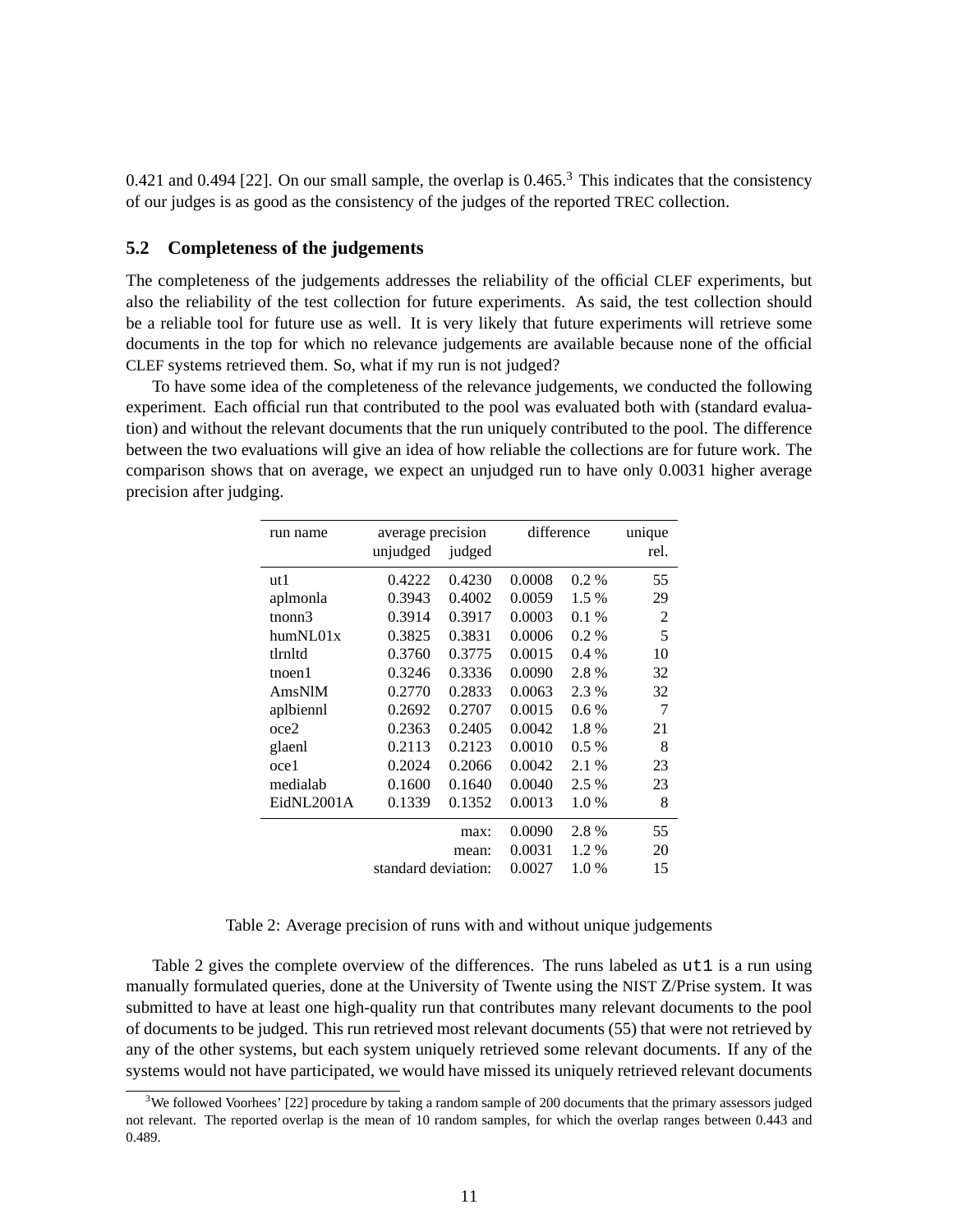during the judgement process. However, this would not have affected the evaluation results, that is, the relative ordering based on the system's retrieval effectivenesses does not change.

# **6 Conclusion and the future**

This paper reports on the first large-scale evaluation of information retrieval systems on Dutch data. The evaluation showed that language-specific modules like stemmers and compound-splitters result in significant improvements in many cases.

We showed that the Dutch testbed is a valuable tool for future evaluations of search technology. Our judges were as consistent as the judges that developed the TREC collections. The evaluation of the completeness of the judgements show that none of the runs uniquely found a significant number of relevant documents. Removing the uniquely found relevant documents for each run does not change the relative ordering of the systems, showing that the Dutch collection serves as a valuable tool for the development of search and language technology for the Dutch market.

There will be two more successive rounds of retrieval experiments within the CLEF workshop series in 2002 and 2003. The test collection described in this paper is available for official participants of the CLEF workshops.

## **Acknowledgements**

The research presented in this paper was funded in part by the DELOS Network of Excellence on Digital Libraries and by the Dutch Telematics Institute project DRUID. We are most grateful to PCM Landelijke Dagbladen / Het Parool for providing the Dutch data. We like to thank Arjan van Hessen and Roeland Ordelman of the University of Twente, and Wessel Kraaij and Renée Pohlmann of TNO-TPD for their help and advice. Many thanks go to the organisations that participated in the official Dutch CLEF experiments.

## **References**

- [1] M. Adriani. English-Dutch CLIR using query translation techniques. In Peters [16], pages 143–146.
- [2] W.B. Croft, D.J. Harper, D.H. Kraft, and J. Zobel, editors. *Proceedings of the 24th ACM Conference on Research and Development in Information Retrieval (SIGIR)*. ACM Press, September 2001.
- [3] T. Frizzarin and A. Groenink. Minimalistic test runs of the Eidetica indexer. In Peters [16], pages 181–182.
- [4] D. K. Harman. Evaluation techniques and measures. In *Proceedings of the third Text Retrieval Conference TREC-3*, pages A5–A13, 1995.
- [5] S. P. Harter. Variations in relevance assessments and the measurement of retrieval effectiveness. *Journal of the American Society for Information Science*, 47(1):37–49, 1996.
- [6] D. Hull. Using statistical testing in the evaluation of retrieval experiments. In *Proceedings of the 16th ACM Conference on Research and Development in Information Retrieval (SIGIR'93)*, pages 329–338, 1993.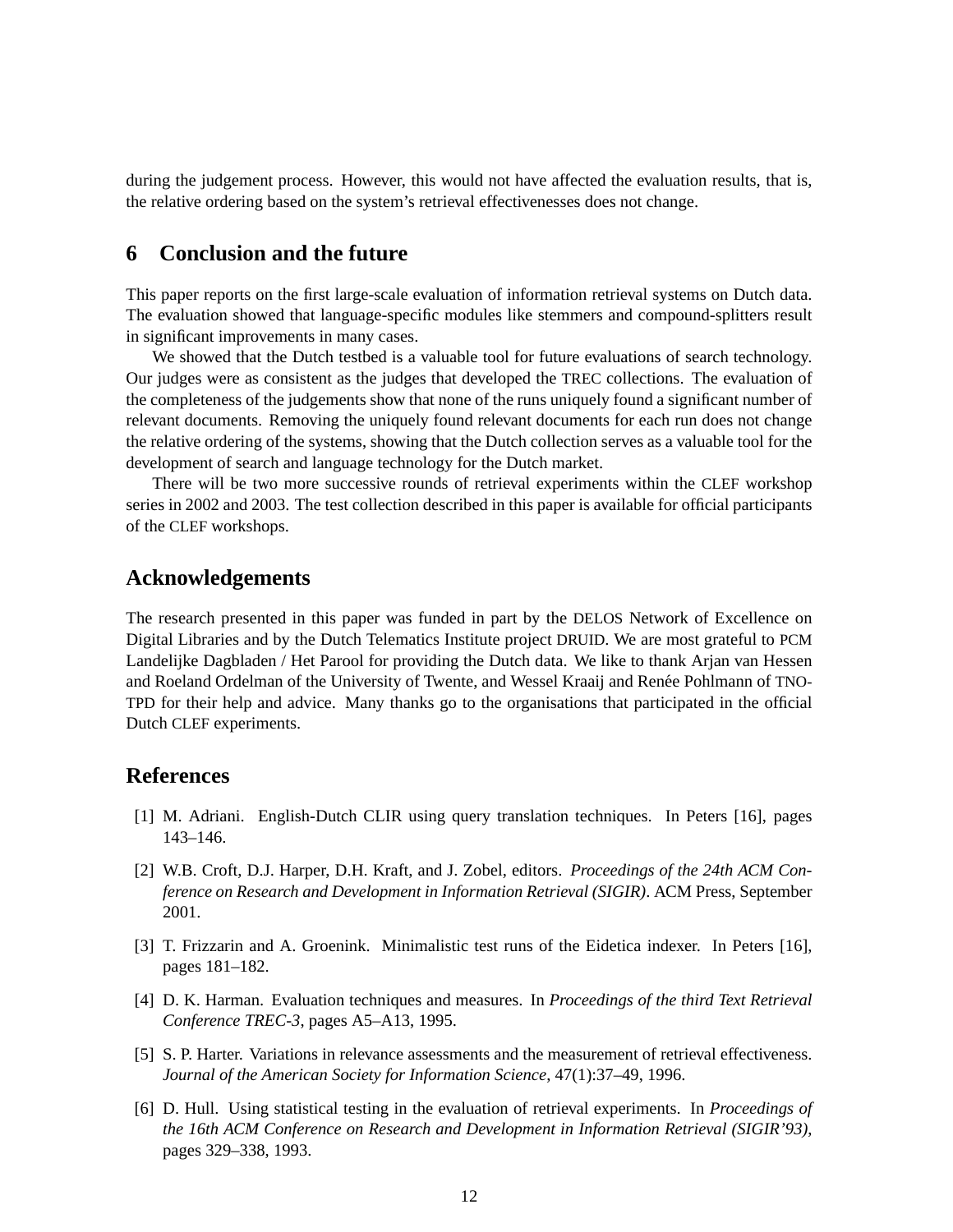- [7] N. Kando, editor. *Proceedings of the 2nd NTCIR Workshop Meeting on Evaluation of Chinese and Japanese Text Retrieval and Text Summarization*. National Institute of Informatics, March 2001. http://research.nii.ac.jp/ntcir/workshop/OnlineProceedings2/
- [8] J. Klok, S. Driessen, and M. Brunner. Some terms are more interchangeable than others. In Peters [16], pages 189–194.
- [9] W. Kraaij. TNO at CLEF-2001: Comparing translation resources. In Peters [16], pages 29–40.
- [10] M. Lesk and G. Salton. Relevance assessments and retrieval system evaluation. *Information Storage and Retrieval*, 4:242–359, 1969.
- [11] P. McNamee and J. Mayfield. JHU/APL experiments at CLEF: Translation resources and score normalization. In Peters [16], pages 121–132.
- [12] S. Mizzaro. Relevance: The whole story. *Journal of the American Society for Information Science 48*(9), 810–832, 1997.
- [13] H. Molina-Salgado, I. Moulinier, M. Knutson, E. Lund, and K. Sekhon. Thomson Legal and Regulatory at CLEF-2001: monolingual and bilingual experiments. In Peters [16], pages 147– 152.
- [14] C. Monz and M. de Rijke. The University of Amsterdam at CLEF-2001. In Peters [16], pages 165–170.
- [15] D.W. Oard and J. Gonzalo. The CLEF-2001 interactive track. In Peters [16], pages 203–214.
- [16] C. Peters, editor. *Results of the CLEF 2001 Cross-language System Evaluation Campaign: Working Notes for the CLEF 2001 Workshop*. European Research Consortium for Informatics and Mathematics (ERCIM), September 2001. (to appear as Springer Lecture Notes in Computer Science; draft version available at: http://www.ercim.org/publication/ws-proceedings/CLEF2/)
- [17] Smart. *ftp-site*. ftp://ftp.cs.cornell.edu/pub/smart/, 1994.
- [18] T. Saracevic. Relevance: A review of and a framework for the thinking on the notion in information science. *Journal of the American Society for Information Science 26*, 321–343, 1975.
- [19] K. Sparck-Jones and C.J. van Rijsbergen. Report on the need for and provision of an "ideal" information retrieval test collection. British Library Research and Development Report 5266, Computer Laboratory, University of Cambridge, 1975.
- [20] S. Tomlinson. Hummingbird's Fulcrum searchserver at CLEF-2001. In Peters [16], pages 171– 180.
- [21] B.C. Vickery. *Techniques of Information Retrieval*. Butterworths, 1970.
- [22] E.M. Voorhees. Variations in relevance judgements and the measurement of retrieval effectiveness. *Information Processing & Management*, 36:697–716, 2000.
- [23] E.M. Voorhees and D. K. Harman. Overview of the 9th text retrieval conference. In *Proceedings of the 9th Text Retrieval Conference TREC-9*, pages 1–14. NIST Special Publication 500-249, 2001.